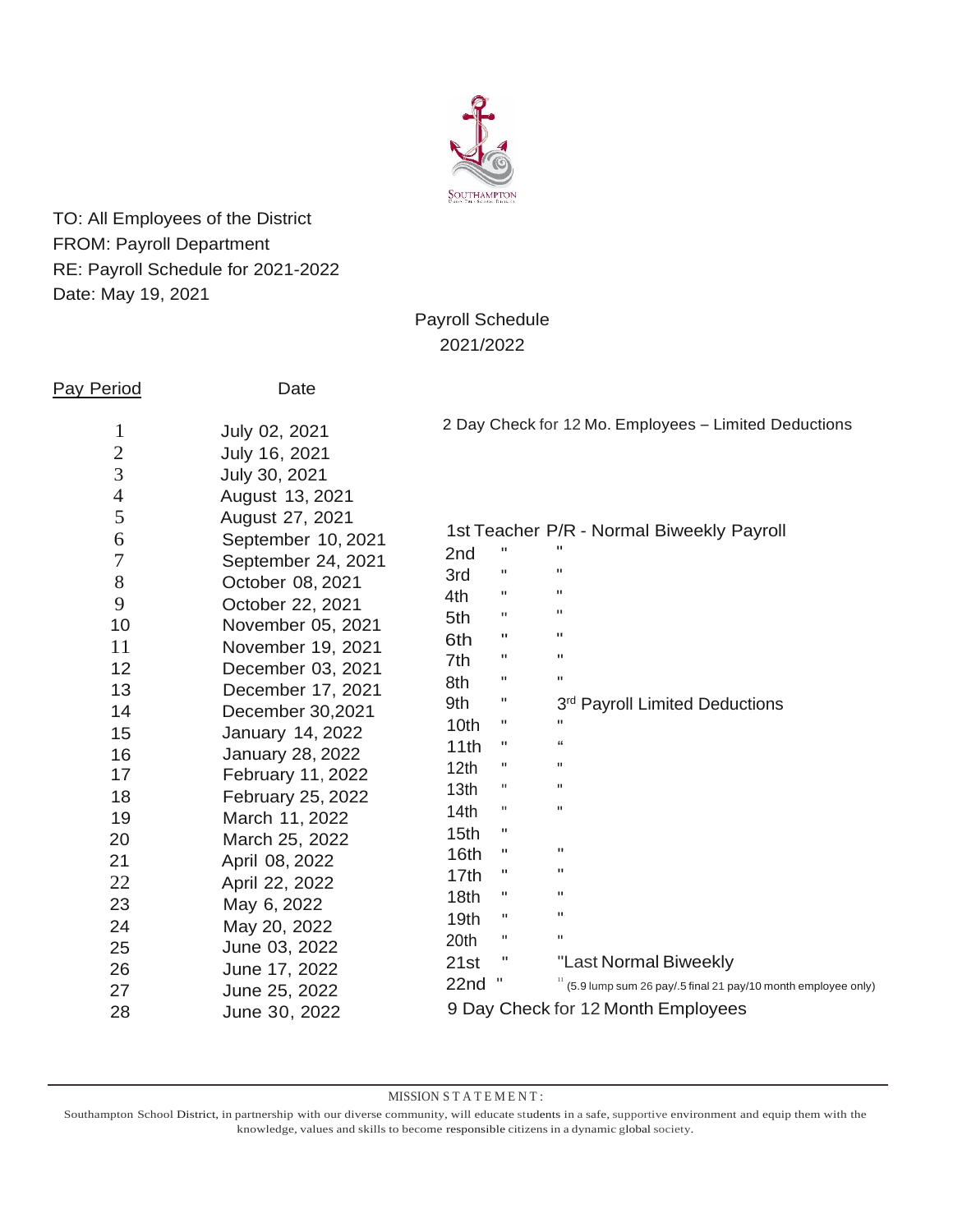

TO: All Employees of the District FROM: Payroll Department RE: Payroll Schedule for 2021-2022 Date: May 19, 2021

### **TIMESHEET CUTOFFS**

# **Timesheets must be submitted by 12:00 pm on the cutoff date in order to be paid by the corresponding pay date.**

### **PLEASE KEEP COPIES OF YOUR TIMESHEETS FOR YOUR OWN RECORDS**

| Pay Period     | <b>Cutoff Date</b>         | <b>Pay Date</b>                      |
|----------------|----------------------------|--------------------------------------|
| $\mathbf{1}$   | June 25, 2021              | July 02, 2021**                      |
| $\overline{2}$ | July 2, 2021               | July 16, 2021                        |
| 3              | July 16, 2021              | July 30, 2021                        |
| 4              | July 30, 2021              | August 13, 2021                      |
| 5              | August 13, 2021            | August 27, 2021                      |
| 6              | August 27, 2021            | September 10, 2021                   |
| $\overline{7}$ | September 10, 2021         | September 24, 2021                   |
| 8              | September 24, 2021         | October 08, 2021                     |
| 9              | October 08, 2021           | October 22, 2021                     |
| 10             | October 22, 2021           | November 05, 2021                    |
| 11             | November 05, 2021          | November 19 2021                     |
| 12             | November 19, 2021          | December 03 2021                     |
| 13             | December 03, 2021          | December 17, 2021                    |
| 14             | No Timesheets processed*   | <b>December 30, 2021</b>             |
| 15             | December 30, 2021          | January 14, 2022                     |
| 16             | January 14, 2022           | January 28, 2022                     |
| 17             | January 28, 2022           | February 11, 2022                    |
| 18             | February 11, 2022          | February 25, 2022                    |
| 19             | February 25, 2022          | March 11, 2022                       |
| 20             | March 11, 2022             | March 25, 2022                       |
| 21             | March 25, 2022             | April 08, 2022                       |
| 22             | April 08, 2022             | April 22, 2022                       |
| 23             | April 22, 2022             | May 06, 2022                         |
| 24             | May 06, 2022               | May 20, 2022                         |
| 25             | May 20, 2022               | June 3, 2022                         |
| 26             | June 3, 2022               | June 17, 2022                        |
| 27             | June 17, 2022              | 1st Payroll in July 2022             |
| 28             | <b>After June 25, 2022</b> | 2 <sup>nd</sup> Payroll on July 2022 |

\*Only Security and Substitute timesheets will be processed for December 30, 2021. No "Extras or Sports" to be processed.